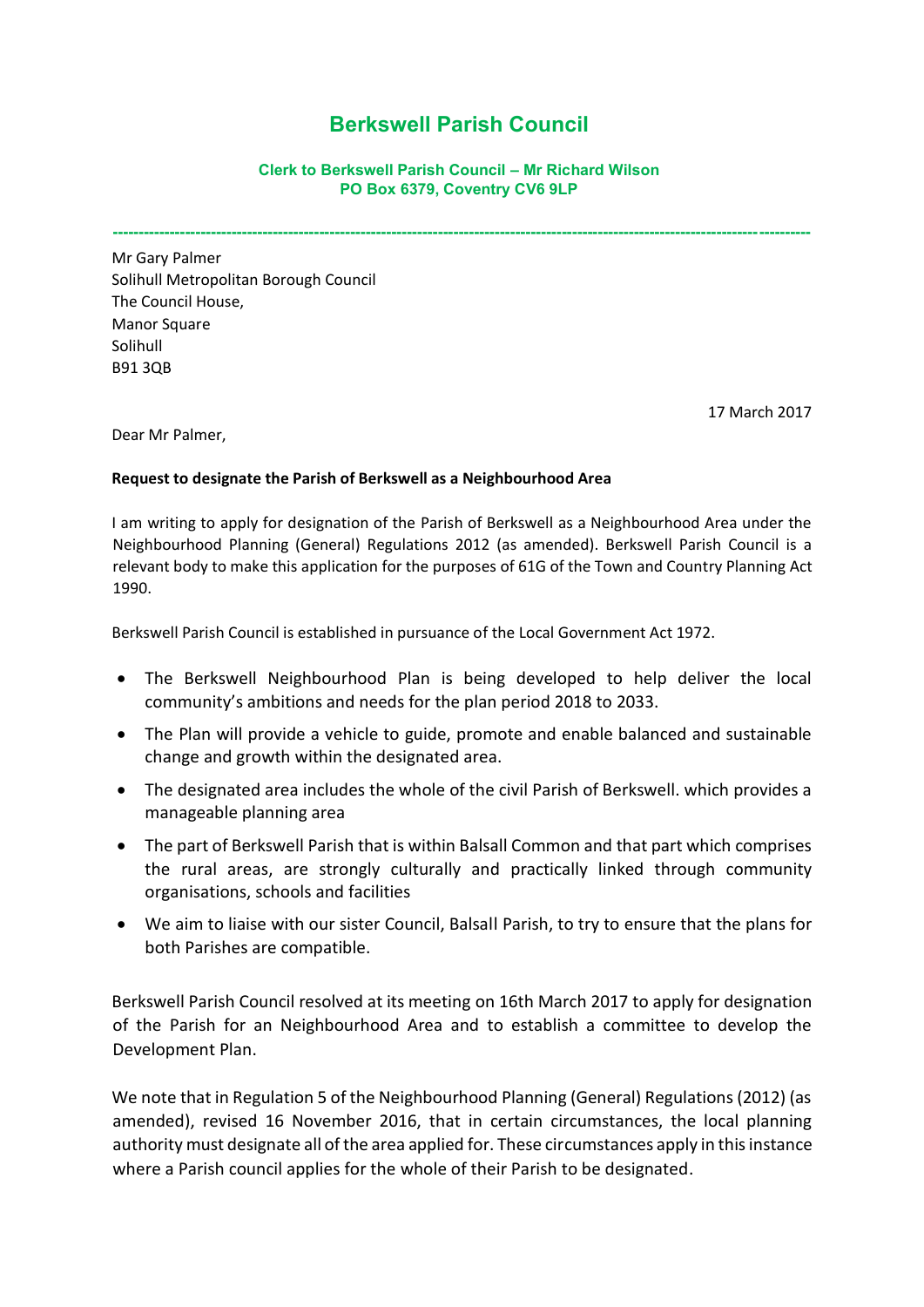Appendix 1 to this letter contains a map showing the application area for the Neighbourhood Area.

Yours sincerely

Richard Wilson

**Richard Wilson (Clerk to Berkswell Parish Council)**